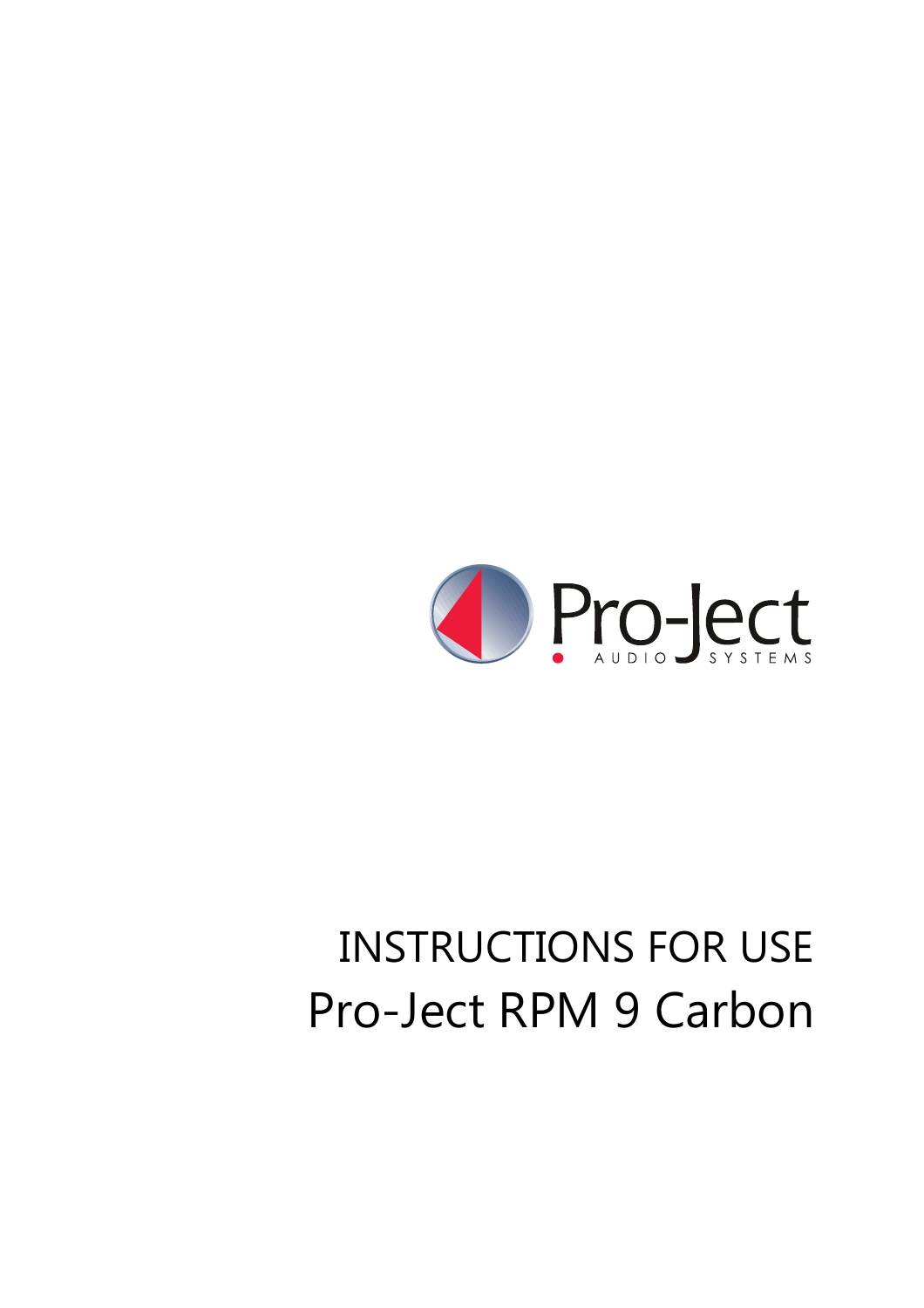

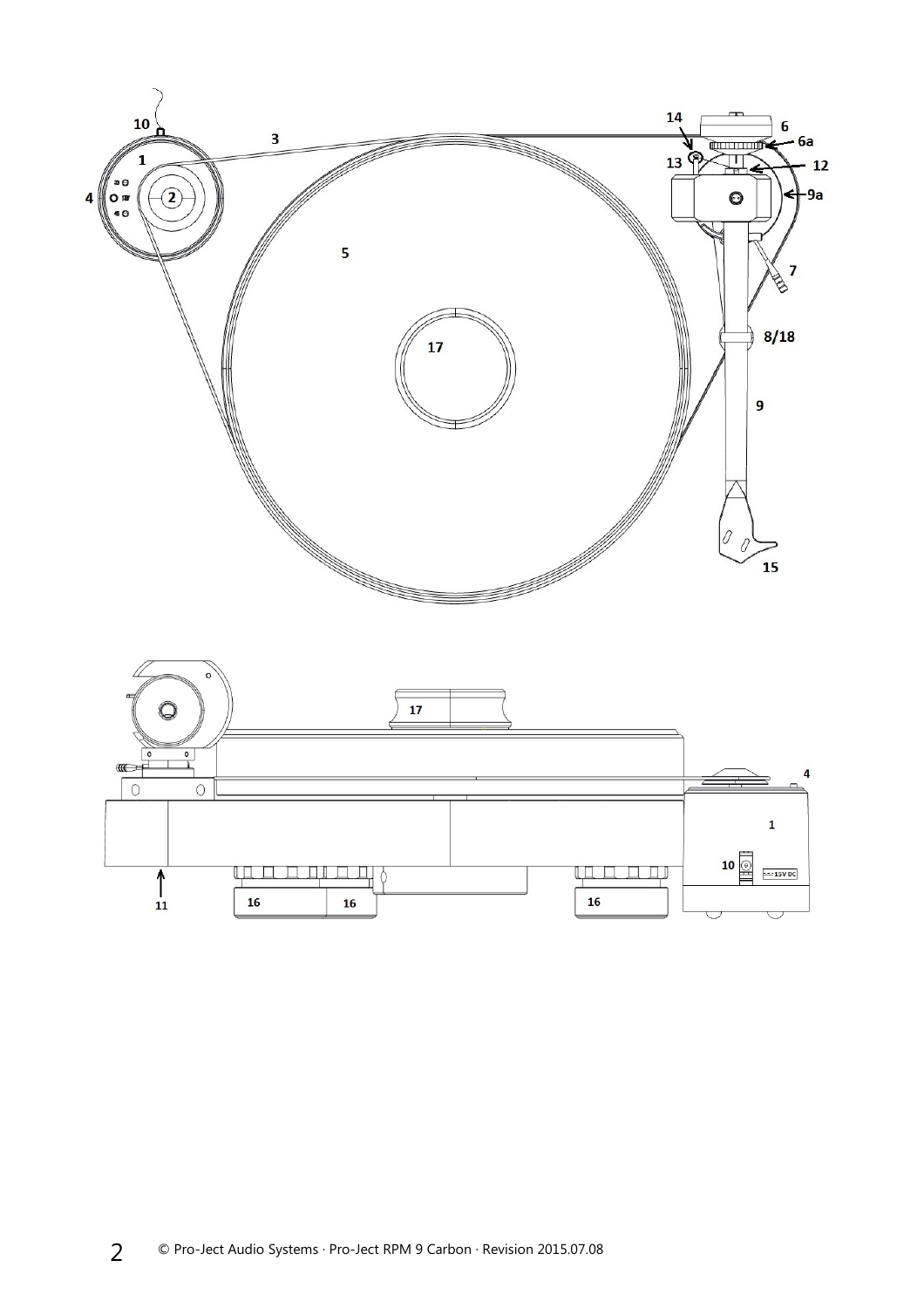# Pro-Ject RPM 9 Carbon

# Controls, features and connections

- 1 Separate motor unit (motor and motor base) \*
- 2 Drive pulley
- 3 Drive belt \*
- 4 Speed control button
- 5 Platter \*
- 6 Tonearm counterweight \* 6a Downforce scale
- 7 Tonearm lift lever
- 8/18 Tonearm rest and removable transport lock
- 9 Tonearm tube 9a Tonearm base
- 10 Power supply socket
- 11 Phono output through 5-PIN connector
- 12 Anti-skating weight adjustment scale
- 13 Anti-skating weight \*
- 14 Anti-skating weight wire support
- 15 Headshell with finger lift
- 16 Height-adjustable, magnet supported feet \*
- 17 Record weight
	- Signal cable Connect IT 5P-CC, 123cm (not shown) \*

Universal power supply (not shown) \*

Single adapter (not shown) \*

Spirit level (not shown) \*

Template (not shown) \*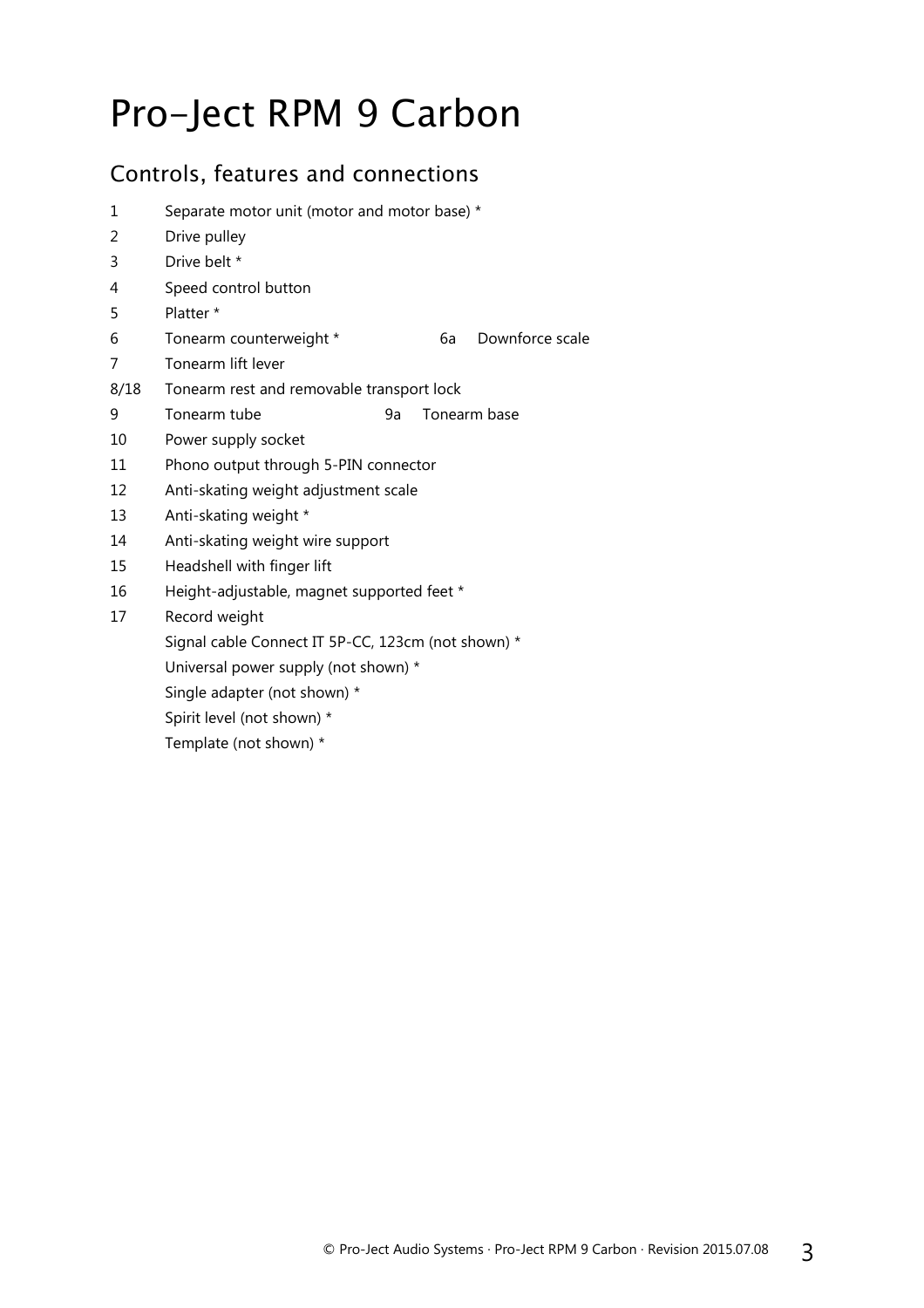Dear music lover,

thank you for purchasing a Pro-Ject Audio System's record player.

In order to achieve maximum performance and reliability with this record player you should study these instructions for use carefully.



**!** *Warning of a hazard for the user, the unit or possible misuse.* 

*Important notice.* 

The record player is supplied without cartridge or with a factory fitted and adjusted cartridge Ortofon QUINTET BRONZE.

\*\* The following instructions for adjusting the cartridge are provided in case the cartridge is replaced by a different model at a later date.

During assembly and adjustment of the deck small parts could be lost if not carefully placed in a suitable receptacle. Before starting assembly make yourself acquainted with the parts listed above and correspondingly numbered in the technical drawings above. Separately packed items are marked with an asterisk \*.

#### Safety instructions

*The power supply is used to connect and disconnect the unit from the mains. Make sure that the plug is easily accessible at all times. Hold the plug when unplugging the power cord. Never handle the power cord while your hands are wet or damp.* 



*Avoid letting liquids enter the device. Never place any item containing liquid, such as a flower vase on or near the device. Never spill any liquid on the device. Never place any naked flame sources, such as lighted candles on or near the device. The product shall not be used in damp or wet locations, next to a bathtub, sink, swimming pool or any other similar conditions.* 

*Keep plastic bags away from children to prevent any risk of suffocation.* 

#### Set-up

The deck is supplied partially disassembled and carefully packaged for safe transport. Carefully remove all parts from the transport packaging.

Screw the magnetic field feet (16) onto the threaded bolts located on the underside of the plinth. Make sure the surface you wish to use the turntable on is level (use the supplied spirit level) before placing the turntable on it.

Carefully place the platter bearing housing over the bearing axle. Put the record weight on the platter and level the plinth using the supplied spirit level and the adjustable feet (16).

Assemble motor and motor base. Place the motor unit to the left of the turntable. Position the motor unit with the aid of the supplied template. Fit the drive belt (3) around the platter (5) and the motor pulley (2).

Avoid getting sweat or grease on the belt as these will deteriorate the performance and reduce the belt's lifespan. Use absorbent kitchen paper to remove any oil or grease from the outer edge of the hub and the belt.

Remove the transport lock (18) from the tonearm. Store it in the original packaging so they are available for any future transportation.



*We recommend to use the record player without a mat on the platter.*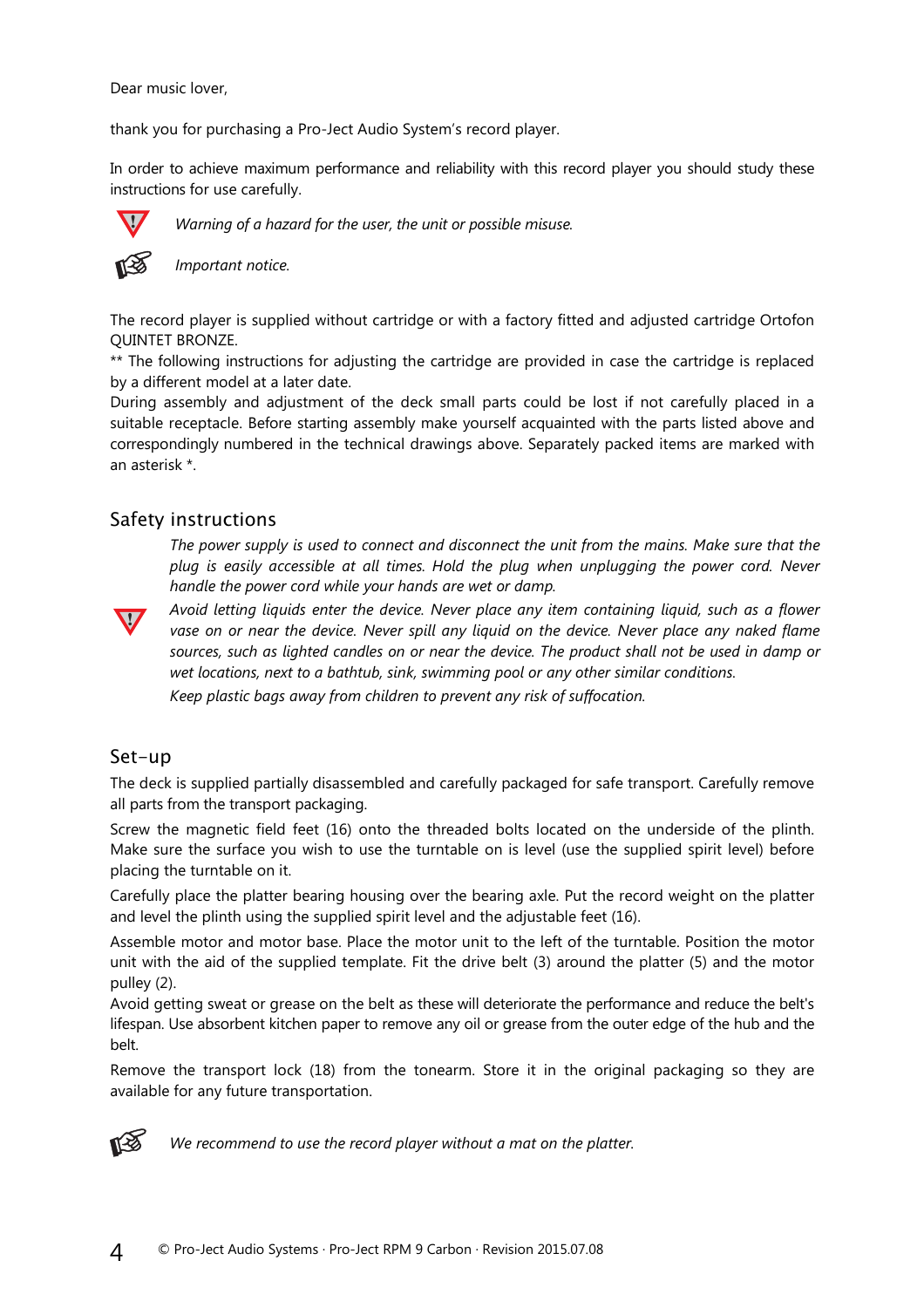# Fitting and connecting the cartridge

All cartridges with half inch mounting holes can be fitted. Leaving the needle's protection cover on, fit the cartridge to the headshell using the screws supplied with the cartridge by passing one screw through each slot in the headshell (15). Do not tighten the nuts yet.

Connect the tonearm wires to the cartridge pins as follows:

| white | left channel positive $(L+)$ |
|-------|------------------------------|
| red   | right channel pos. $(R+)$    |
| green | right channel return (R -)   |
| blue  | left channel return (L -)    |

The full sound quality of the record player can only be achieved if the cartridge is correctly adjusted. Particular tools like the Pro-Ject alignment tool are required to accomplish this job properly. If you are not well acquainted with the adjustment of cartridges you are advised to call upon the willing help of your Pro-Ject dealer to accomplish this task for you.



*Please note: adjusting a cartridge and tonearm calls for the greatest care in order to avoid damaging the cartridge or tonearm bearings. Leave this work to your dealer if you are in any way unsure of the necessary steps and precautions to be taken.* 

# Cartridge downforce adjustment

The counterweights (6) supplied are suitable for cartridges weighing between 5 - 7,5g (counterweight no. **28**), 7 - 10g (counterweight no. **46**), 9 - 11g (counterweight no. **43**) or 10 - 14g (counterweight no. **29**). Adjust the downforce prior to installing the anti-skating weight.

Pushing carefully, turn the counterweight (6) onto the rear end of the tonearm tube (9), so that the downforce scale (6a) shows towards the front of the player. Lower the armlift and position the cartridge in the space between arm rest and platter. Carefully rotate the counterweight (6) until the armtube balances out. The arm should return to the balanced position if it is moved up or down. This adjustment must be done carefully. Do not forget to remove the cartridge protection cap if fitted.

Once the arm is correctly balanced return it to the rest. Hold the counterweight (6) without moving it, and gently revolve the downforce scale ring (6a) until the zero is in line with the anti-skating stub (12). Check whether the arm still balances out.

Rotate the counterweight counter clockwise (seen from the front) to adjust the downforce according to the cartridge manufacturer's recommendations. One mark on the scale represents 1 mN (= 0,1g / 0,1 Pond) of downforce.

# Adjusting the vertical tracking angle (vta)

Put a record and the record weight on the platter. When the needle is lowered into the record groove and the tonearm is not resting on the lift arm, the tube of the tonearm should be parallel to the surface of the record.

If it is not loosen both hexagon screws in the tonearm base just enough to allow vertical movement of the arm pillar without force and slide the arm up or down until it is parallel.

Carefully retighten the hexagon screws without applying excessive force (which would deform the arm pillar) – finger tight is quite sufficient.

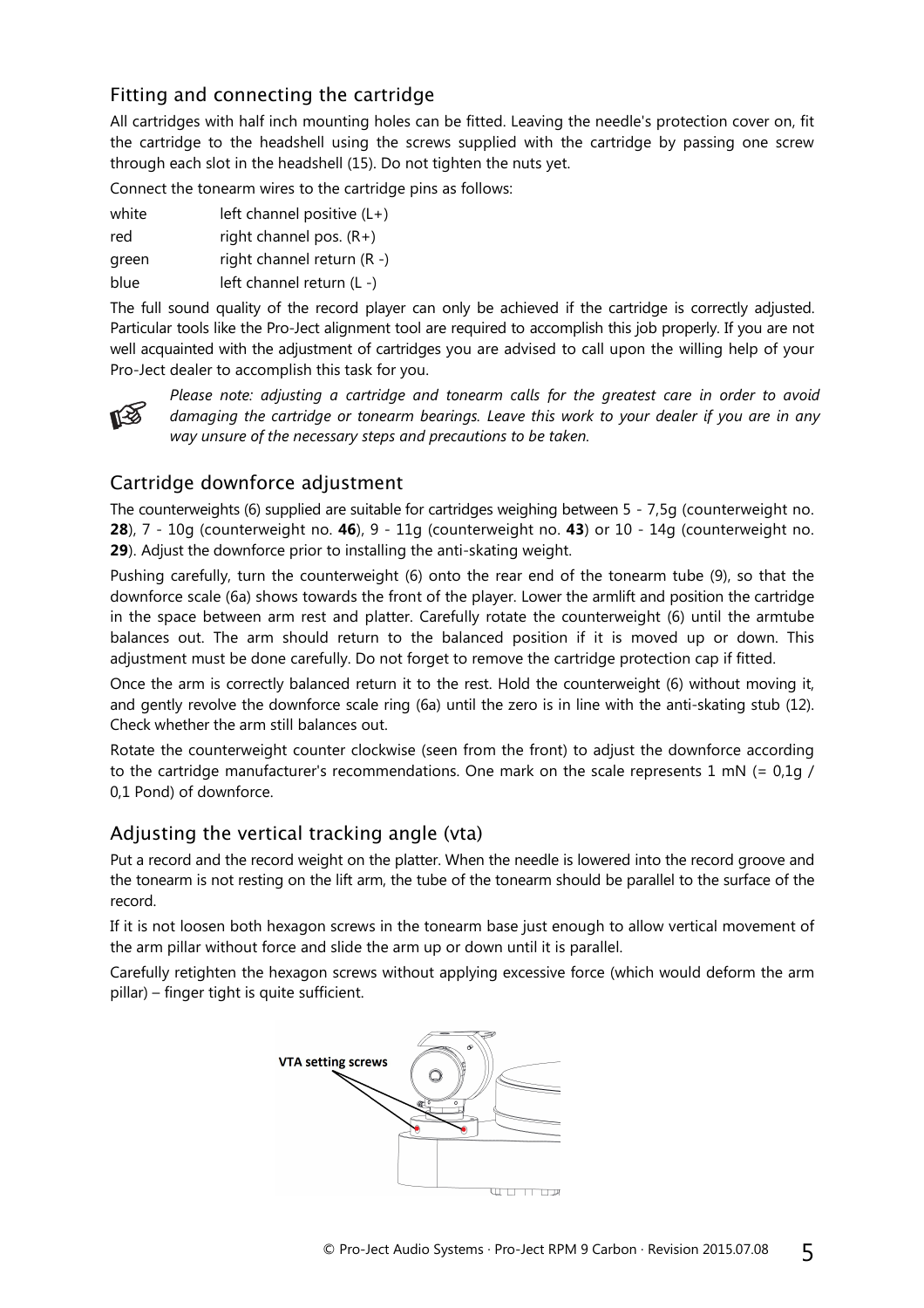# Adjusting the azimuth

The cartridge needle must be vertical in the record groove in order to trace the groove wall modulations correctly.

A small screw at the bearing end of the arm allows incorrect azimuth to be corrected if your needle is not mounted exactly perpendicular to the cartridge body (which is often the case).

Slacken off the screw just enough to be able to revolve the arm tube without applying force. Note! Do not remove the screw completely!

With the aid of a good magnifying glass adjust the needle until it is vertical in the groove (i.e. perpendicular to the record's surface). Ideally this should correspond to the top surface of the cartridge body being parallel to the record surface, but in practice this is often not the case.

When you are satisfied that the needle is vertical retighten the screw carefully.

*Under no circumstances should the arm tube be adjusted with the needle still in the record groove! Irreparable damage may be caused to the cantilever suspension! The arm must be lifted to make each adjustment and lowered afterwards to check it.* 

# Anti-skating force adjustment

以叉

The anti-skating force must be adjusted corresponding to the downforce as follows:

| Downforce       |                   |                          | Groove in the stub (15) |
|-----------------|-------------------|--------------------------|-------------------------|
| $10 - 14$ mN    |                   | $1st$ from bearing rings |                         |
| 15 - 19mN       | $2^{nd}$ "        |                          |                         |
| 20mN and bigger | a <sub>rd</sub> " | $\mathbf{H}$             | $\mathbf{u}$            |



Hang the loop of the thread of the anti-skating weight in the groove of the anti-skating stub (12) corresponding to the downforce applied to your cartridge and hang the thread in the groove of the wire support (14).

# Connection to the amplifier

The record player has output through 5 PIN connector (11). Use supplied cable **Pro-Ject Connect IT 5P-CC** to connect the turntable to the amplifier.

Use the Phono input (sometimes labelled gram, disc or RIAA) on your amplifier. Make sure that the phono input offers correct matching and amplification for the type of cartridge used. Line inputs (such as CD, Tuner, Tape or Video) are not suitable.

Take care to connect the left and right channels correctly. The right channel is usually marked red, the left channel black or white. Check the manual supplied with your amplifier for relevant information. An earthing wire may be connected to the screw terminal between the sockets if you encounter hum problems when using the record player.

If your amplifier does not have an input suitable for phono cartridges you will require a separate phono amplifier stage for MM or MC cartridges which is then connected between the record player and a free line level input of the amplifier.

For detailed product information regarding Pro-Ject Audio interconnect cables and phono amplifiers please refer to the Pro-Ject web site **www.project-audio.com.**

#### Mains power connection

The turntable is supplied with the universal power supply with 3 exchangeable sockets adapters suitable for all countries. Select the correct adapter for your country and insert the adapter to the exchangeable part of the power supply.

Connect the low voltage plug from the power supply to the socket (10) on the rear of the record player before connecting the power supply to the mains.

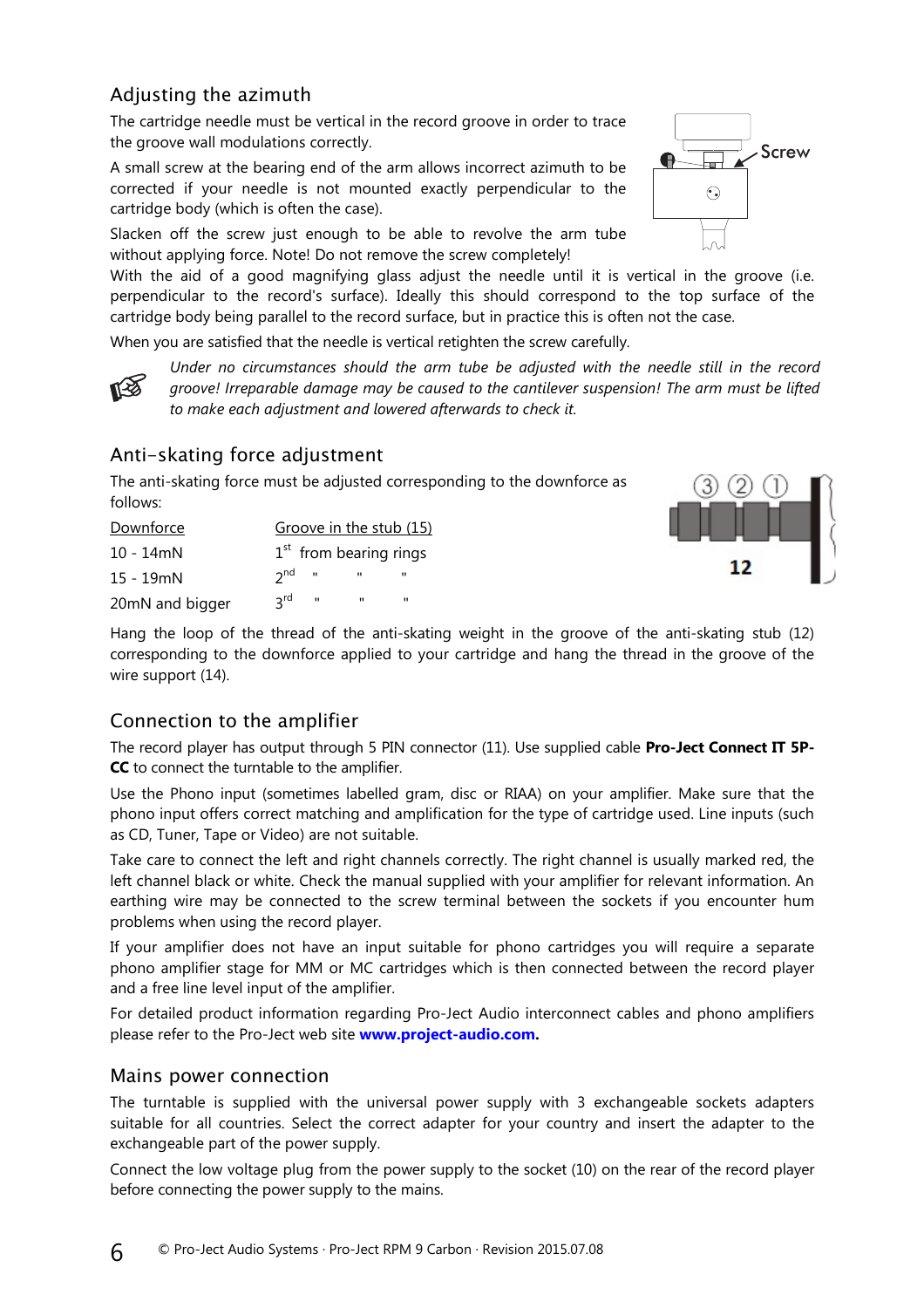# Switching on and off

Pressing the speed control button (4) alternately starts or stops the motor.

# Changing replay speed

Press the speed control button STBY (4) to start the turntable. For change the speed from 33 r.p.m. to 45 r.p.m., please press the STBY (4) button again. Speed is correct, when the LED diode stops blinking. To switch turntable to STAND BY mode, please hold the button STBY (4) for 3 seconds.



*For detailed product information please refer to the Pro-Ject web site* **www.project-audio.com.**

# Fitting the optional lid

Fit the lid carefully on to the record player from above.

#### Maintenance and cleaning

Your record player requires little or no regular maintenance. Remove dust with a slightly moistened antistatic cloth. Never use a dry cloth because this will create static electricity which attract more dust! Antistatic cleaning fluids are available at specialist stores but must be applied sparingly to avoid damage to rubber parts. It is recommended to fit the needle cover before cleaning or maintenance is carried out to avoid damage.

If the player is not used over a long period of time the drive belt can be removed to prevent unequal stretching.



*Always disconnect the record player from the mains power supply as a precaution before maintenance!* 

# Useful tips

The lid (optional) is not only a dust cover but also a resonant structure likely to be excited by, and to pass into the plinth, the acoustic energy emanating from your loudspeakers during replay. It is therefore recommended that the lid be removed for optimum sound quality.

The record player should be positioned on a low-resonance surface such as wood or multiple layer ply board to avoid structural vibrations disturbing replay.

# Technical specifications PRO-JECT RPM 9 Carbon / Pro-Ject 9cc Evolution

| Nominal speeds                       | 33/45 r.p.m.                            |
|--------------------------------------|-----------------------------------------|
| Speed variance                       | ±0,1%                                   |
| Wow and flutter                      | ±0,07%                                  |
| Signal to noise                      | 73dB                                    |
| Effective tonearm mass               | 8g                                      |
| Effective tonearm length             | $9$ " (230mm)                           |
| Overhang                             | 18 <sub>mm</sub>                        |
| Power consumption                    | 12W max / $<$ 0,3W stanby               |
| Outboard power supply                | 15V DC / 1,6A AC, 90-264V AC, 47 - 63Hz |
| Dimensions ( $W \times H \times D$ ) | 440 x 180 x 325mm                       |
| Weight                               | 16,5kg                                  |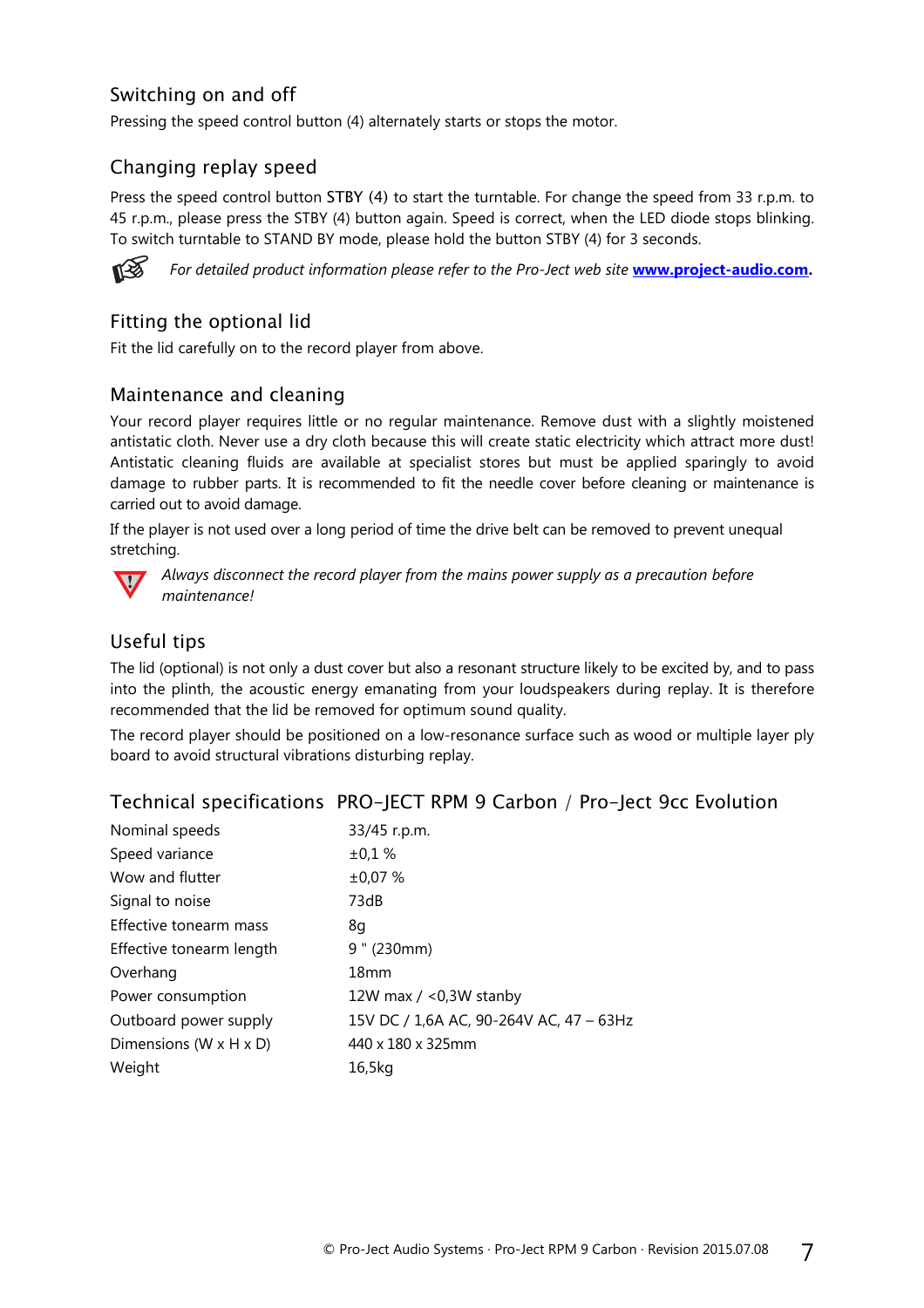# Potential incorrect use and fault conditions

Pro-Ject turntables are manufactured to the highest standards and undergo strict quality controls before leaving the factory. Faults that may possibly occur are not necessarily due to material or production faults but can sometimes be caused by incorrect use or unfortunate circumstances. Therefore the following list of common fault symptoms is included.

The platter doesn't turn although the unit is switched on:

- The unit is not connected to the mains power supply.
- No mains at the socket.
- Drive belt is not fitted or has slipped off.

No signal through one or other channel or both channels:

• No signal contact from the cartridge to the internal tonearm wiring or from that to the arm lead or

from that to the phono box or between that and the amplifier. This could be due to a faulty plug,

broken wire or solder joint or simply loose plug/socket connection.

- Phono input not selected at amplifier.
- Amplifier not switched on.
- Amplifier or speakers defective or muted.
- No connection to the loudspeakers.

Strong hum on phono input:

• No earth connection from cartridge or arm or arm cable to amplifier, or earth loop.

Distorted or inconsistent sound from one or both channels:

- Record player is connected to wrong input of amplifier, or MM/MC switch incorrectly set.
- Needle or cantilever damaged.
- Wrong r.p.m., drive belt overstretched or dirty, platter bearing without oil, dirty or damaged.

#### Service

Should you encounter a problem which you are not able to alleviate or identify despite the above information, please contact your dealer for further advice. Only when the problem cannot be resolved there should the unit be sent to the responsible distributor in your country.

Guarantee repairs will only be effected if the unit is returned correctly packaged. For this reason we recommend keeping the original packaging.

Never return a record player without making sure that is it safely disassembled and correctly packaged in the original packaging according to the diagrams on the last page of this user guide. Please remove these parts and pack them separately: lid (10), counterweight (6), anti-skating weight (16) platter (5) and belt (3). Fit the cartridge protection cap. Insert the transport lock for the tonearm (18) prior to carefully packaging the record player.

#### Warranty



*The manufacturer accepts no responsibility for damage caused by not adhering to these instructions for use and/or by transportation without the original packaging. Modification or change to any part of the product by unauthorized persons release the manufacturer from any liability over and above the lawful rights of the customer.* 

Pro-Ject Audio Systems is a Registered Trademark

of H. Lichtenegger.

This guide was produced by: Pro-Ject Audio Systems Copyright  $^\copyright$  2015. All rights reserved. The information was correct at the time of going to press. The manufacturer reserves the right to make changes to the technical specification without prior notice as deemed necessary to uphold the ongoing process of technical development.